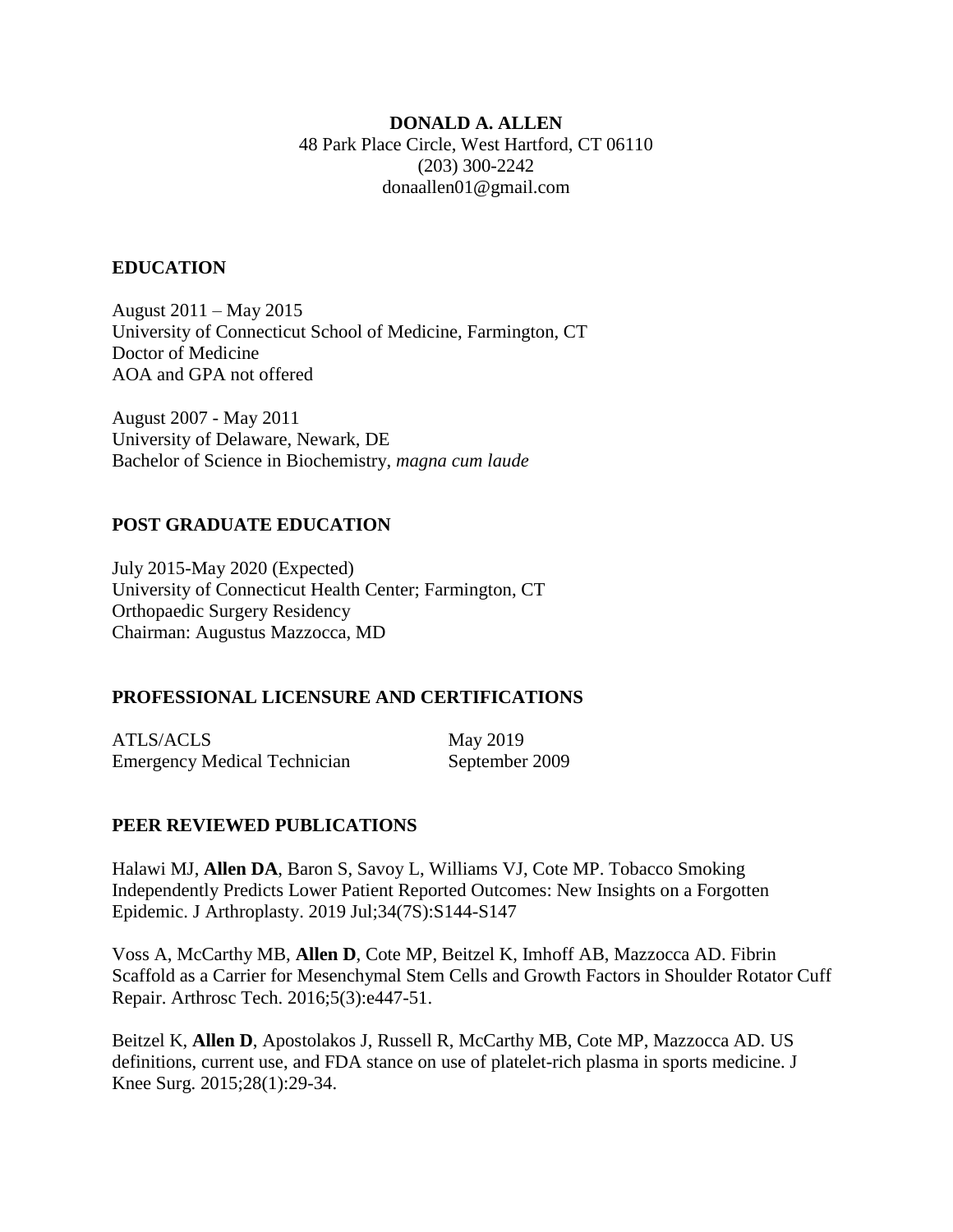Durant TJ, Swanson BT, Cote MP, **Allen DA**, Arciero RA, Mazzocca AD. Upper extremity deep venous thromboembolism following arthroscopic labral repair of the shoulder and biceps tenodesis: a case report. Int J Sports Phys Ther. 2014 May;9(3):377-82.

Intravia J, **Allen DA**, Durant TJ, McCarthy MB, Russell R, Beitzel K, Cote MP, Dias F, Mazzocca AD. In vitro evaluation of the anti-bacterial effect of two preparations of platelet rich plasma compared with cefazolin and whole blood. Muscles Ligaments Tendons J. 2014 May 8;4(1):79-84

# **ONGOING PUBLICATIONS**

**Allen DA**, DiVenere J, Merrill C, Cote MP, Mazzocca AD. Mid to Long-Term Outcomes Following Humeral Head Inlay Arthroplasty (HemiCAP) for Osteonecrosis of the Humeral Head. *Submitting to Journal of Shoulder and Elbow Arthroplasty*

# **BOOK CHAPTERS**

**Allen DA**, Davis S. Biologics in Fracture Care. In: Mazzocca AD, Lindsay A ed. Biologics in Orthopaedic Surgery. Elsevier; 2018.

# **POSTERS AND PRESENTATIONS**

**Allen DA**, Russell R, McCarthy MB, Mazzocca AD. Platelet Rich Plasma-Fibrin Clot as a Scaffold for Connective Tissue Progenitor Cells. Poster Presentation. New England Musculoskeletal Institute  $7<sup>th</sup>$  Annual Research Day. May 31, 2013.

**Allen DA**, Platelet Rich Plasma-Fibrin Clot as a Scaffold for Connective Tissue Progenitor Cells. Oral Presentation. 2013 University of Connecticut Medical/Dental Student Scientific Research Day. February 25, 2013

**Allen DA**, Russell R, McCarthy MB, Beitzel K, Apostolakos J., Arciero RA, Mazzocca AD. The Positive Antibacterial Effects of Different PRP Preparations on Common Shoulder Pathogenesis. Poster Presentation. New England Musculoskeletal Institute 6<sup>th</sup> Annual Research Day. June 22, 2012.

**Allen DA**, Audette N, Yan S, Williams JC, Polenova T. Structural Studies of Microtubule assemblies: Dynein and Dynactin. Poster Presentation. 2010 Summer Undergraduate Research Symposium. University of Delaware, Newark, DE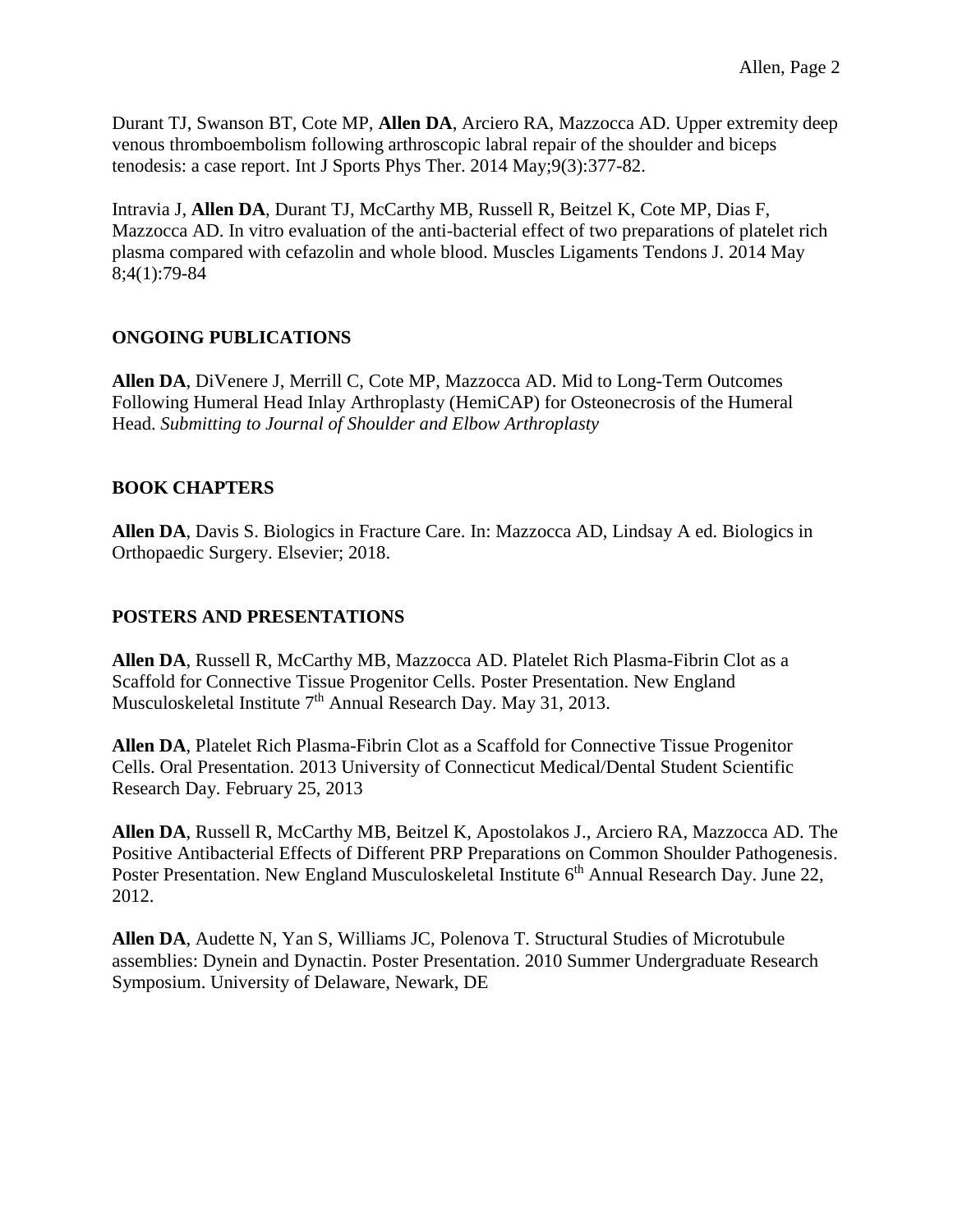# **PROFESSIONAL ACTIVITIES**

#### 2012 - 2015

### **Manager, The Covenant House Medical Clinic**

Led teams of physicians, medical students, pharmacy students and nursing students in providing healthcare to the underserved population in Willimantic, CT.

#### 2012 - 2015

#### **Manager, South Park Inn Medical Clinic**

Provided healthcare to the underserved population residing at the South Park Inn Homeless Shelter of Hartford, CT. As a manager was responsible for organizing and directing both physician and student volunteers.

#### 2012-2014

## **Medical Student Tutor**

University of Connecticut School of Medicine, Farmington, CT

Tutored first year students in the basic sciences including: human anatomy, biochemistry, and the organ systems. Tutored second year students in the clinical sciences. Organized and led additional review sessions before exams.

#### 2009-2011

## **Emergency Medical Technician**

University of Delaware Emergency Care Unit, Newark, DE

Responsible for the pre-hospital care and transport of medical and trauma patients at the University of Delaware and surrounding town of Newark, DE.

#### 2009-2011

#### **Howard Hughes Medical Institute Undergraduate Research Scholar**

University of Delaware, Newark, DE

Conducted research on the structure of dynein light chain 8. Developed a protocol to isolate and purify this protein for solid state nuclear magnetic resonance analysis. Advisor: Tatyana Polenova Ph.D.

#### **AWARDS**

#### June 2017

2nd Place Poster at the University of Connecticut Dean's Symposium for Continuous Quality Improvement & Patient Safety, Farmington, CT.

#### May 2012

University of Connecticut Medical/Dental Student Summer Research Program Grant (\$3,500)